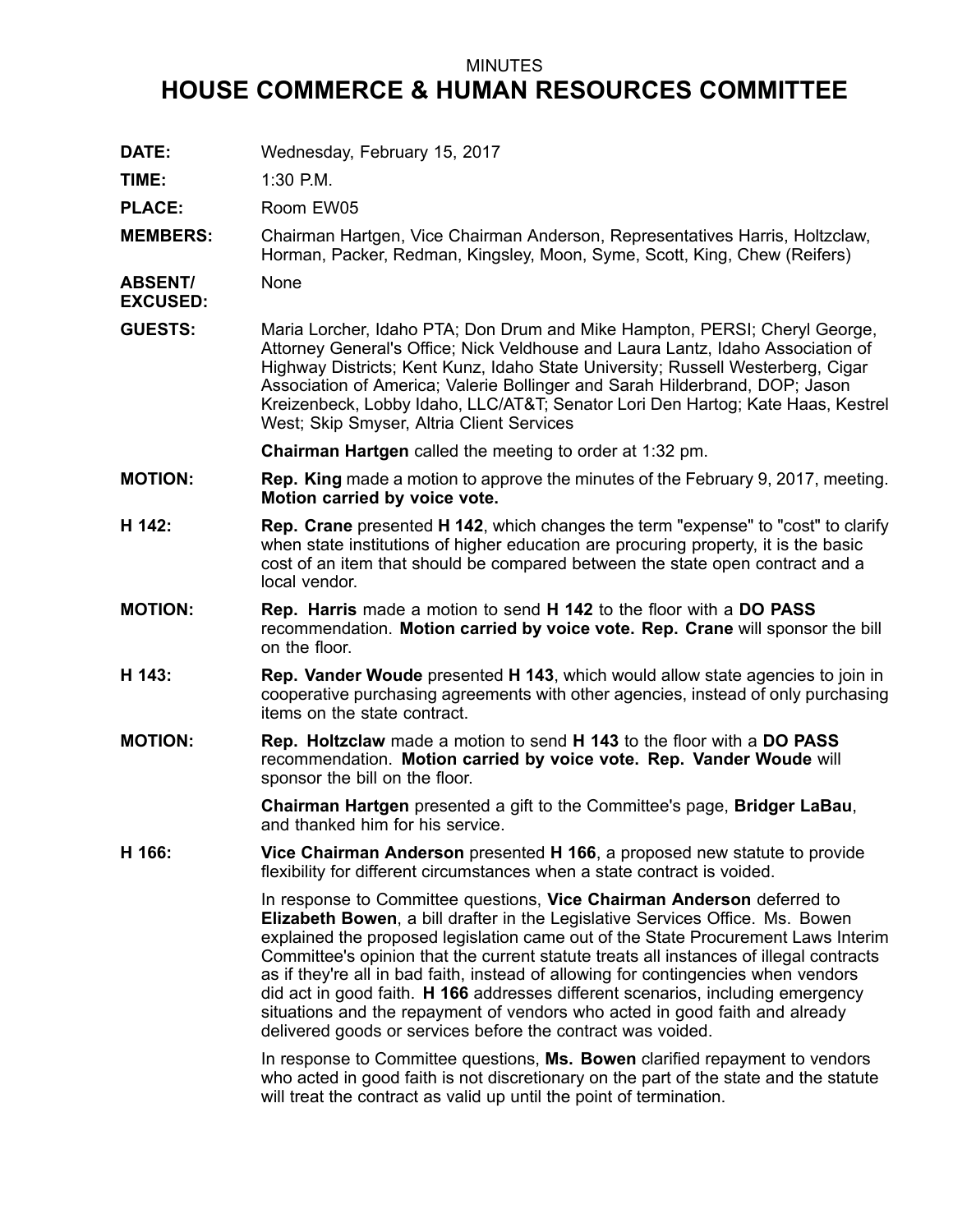- **MOTION: Rep. Redman** made <sup>a</sup> motion to send **H 166** to the floor with <sup>a</sup> **DO PASS** recommendation. **Motion carried by voice vote. Rep. Anderson** will sponsor the bill on the floor.
- **HCR 6: Vice Chairman Anderson** presented **HCR 6**, which reauthorizes the State Procurement Laws Interim Committee for another year. The expense of doing so will be paid out of the preexisting Legislative Accounts for the House and Senate.
- **MOTION: Rep. Packer** made <sup>a</sup> motion to send **HCR 6** to the floor with <sup>a</sup> **DO PASS** recommendation. **Motion carried by voice vote. Rep. Anderson** will sponsor the bill on the floor.
- **H 144: Rep. Packer** presented **H 144**, the Keep Idaho Safe Act which would create the KIDS List, <sup>a</sup> voluntary, do-not-contact registry for children. Parents and other adults register the child's contact points and marketers are then blocked from sending messages promoting age-restricted materials and services. She stated the registry would not cost any money and the two states that already have one have generated <sup>a</sup> small amount of revenue. She noted an RFP is required and addressed concern about violations by intermediaries like <sup>a</sup> phone company, by noting the bill clearly states <sup>a</sup> person does not violate the proposed code chapter by being an intermediary between transmitter and receiver. Finally she addressed security and privacy concerns and stated if <sup>a</sup> person were to inadvertently gain access to the list, the information would be encrypted in <sup>a</sup> hash and not identifiable.

**Maria Lorcher**, Vice President of Advocacy for the Idaho PTA, testified **in support** of **H 144**. The Idaho PTA sees this as an issue of digital safety for Idaho kids and feels now is the time to put filters in place to protect kids from adult content, as technology use continues to increase in schools.

**Jason Kreizenbeck**, Lobby Idaho, LLC, testified **in opposition** to **H 144** on behalf of his client, AT&T. He expressed support for the goal of the bill to protect kids from inappropriate online communications, but expressed concern the bill would actually increase risks for children by creating <sup>a</sup> single database with their verified contact information. He also stated email providers already provide customizable filters to prevent unwanted communication.

In response to Committee questions, **Mr. Kreizenbeck** also expressed concern regarding the cost of the bill, stating the way the company will maintain records is to charge <sup>a</sup> fee for each age inappropriate email sent to minors, so all compliant companies would have <sup>a</sup> cost.

**Kate Haas**, Kestrel West, testified **in support** of **H 144** on behalf of her client, Unspam Technologies, one of the companies that could run the proposed program. She gave an overview of the encryption process for the contact points that parents register and noted spam filters offer insufficient protection because kids can still easily access the emails they contain. Ms. Haas also noted the legislation requires an annual security audit by an independent third party.

In response to Committee questions on the technical aspects of the legislation, **Ms. Haas** deferred to **Eric Langheinrich**, CEO of Unspam Industries. He explained his company looks to build off the lessons of the national phone do-not-call movement and apply them online. His company ensures <sup>a</sup> double-blind process where marketers checking their contact lists only compare encrypted information to the encrypted information the company stores and the company never stores the contact point information in their system.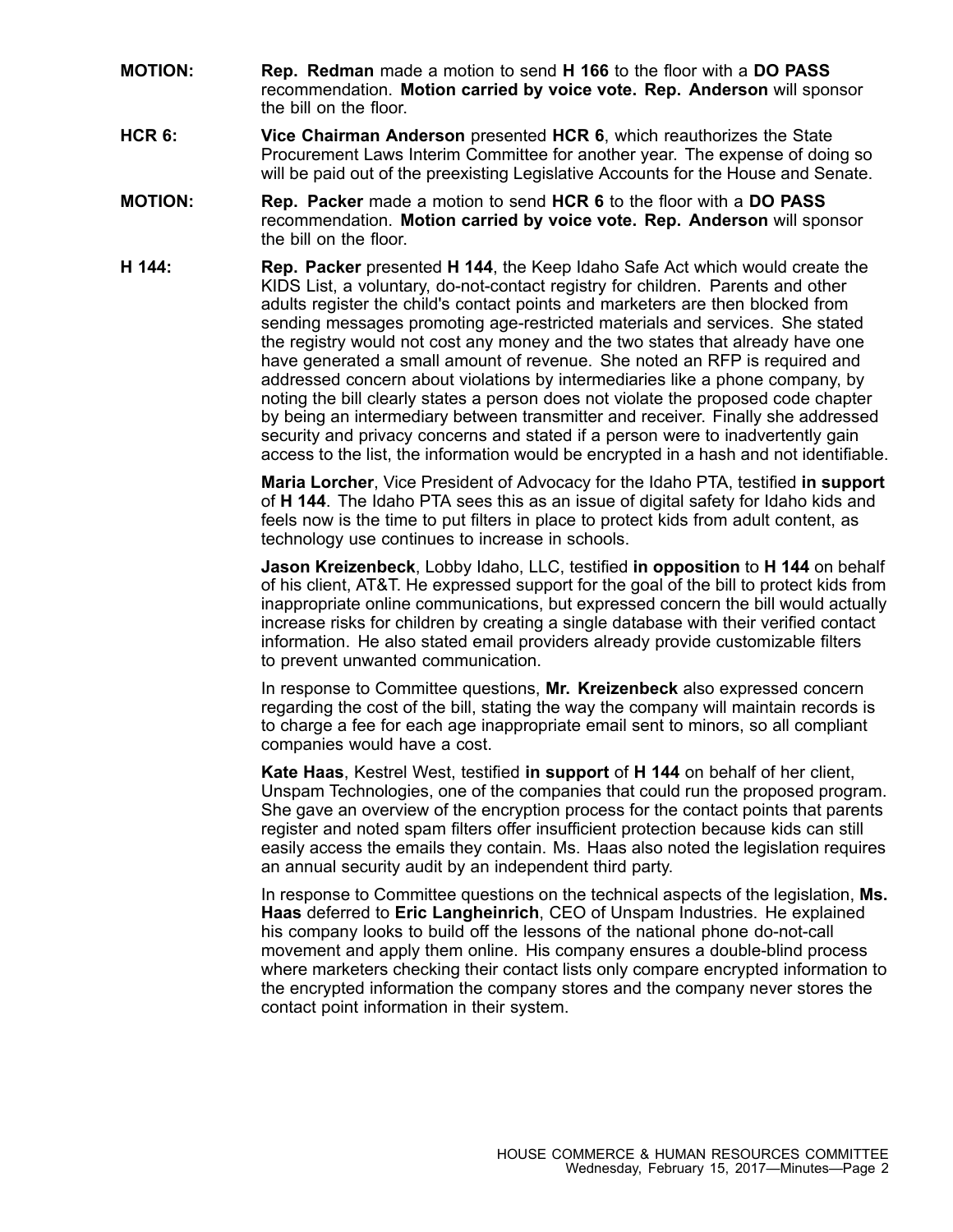In response to Committee questions regarding costs, **Ms. Haas** explained the fee required in the legislation as <sup>a</sup> user fee, not to exceed two cents. It is the cost to the marketer when they scrub the contact lists against the KIDS List and is scalable based on the number of people the marketer wishes to contact. She described it in simple terms as passing <sup>a</sup> law to require companies to scrub their lists before they market illegal-to-children products in Idaho and noted these products are defined in Code as being illegal for minors to purchase, such as alcohol and tobacco. She asserted the state would not be liable because it is not involved in creating the registry, parents input their children's information directly and it is the responsibility of marketers to check against the list. The legislation does provide <sup>a</sup> 30 day grace period when first enacted to give marketers time to scrub their lists.

**MOTION: Rep. Moon** made <sup>a</sup> motion to **HOLD H 144** in committee at the call of the chair.

In response to the Committee's request, **Chairman Hartgen** tabled the motion until the final testifier was heard.

**Skip Smyser**, Lobby Idaho, LLC, testified **in opposition** to **H 144** on behalf of his client, Altria Client Services. He argued the opt-in provision of the bill, which allows the adult who controls the contact point to consent to receiving marketing, was not sufficiently flexible to be <sup>a</sup> meaningful option for adult consumers by requiring face-to-face age verification. He expressed his preference that the KIDS Act should be crafted with input from all stakeholders and measures should be taken to ensure the tobacco industry, along with other legitimate businesses, are not punished by being asked to finance this system when they are already trying to comply with the law. He expressed concern that by not designating an agency to control this new registry and leaving the decision to the Governor, it was an unlawful delegation of legislative authority.

**Skip Smyser**, representing himself as <sup>a</sup> restaurant owner, testified **in opposition** to **H 144**. He expressed concern at the mention of restaurants in the legislation and stated it would be <sup>a</sup> burden for him to have to scrub his email list every 30 days, even though his primary purpose is not to market to kids.

**Rep. Packer** was recognized to close testimony on **H 144**. She noted similar programs have been run in two other states for more than ten years, with none of the problems raised in testimony. There has been no cost to those states and the program has been <sup>a</sup> revenue generator. She stated other stakeholders were spoken with and she worked with these organizations to protect retailers and restaurants from any ill effects of the proposed law. She noted restaurants are mentioned in the legislation specifically to exclude them and owners would not be required to scrub their email lists if their communications have nothing to do with promoting age inappropriate products. She emphasized the primary purpose of the legislation is to protect Idaho children in <sup>a</sup> voluntary fashion that won't cost the state any money. Rep. Packer asked that rather than voting on **Rep. Moon's** motion to hold **H 144** in committee at the call of the chair, it be held until time certain.

**SUBSTITUTE MOTION: Rep. Horman** made <sup>a</sup> substitute motion to **HOLD H 144** for time certain, February 21, 2017. **Motion carried by voice vote.**

**H 145: Rep. Harris** presented **H 145**, which defines "employer" for purposes of admittance into PERSI as <sup>a</sup> "unit of government." This will prohibit any non-government employers from being added in the future.

> In response to Committee questions, **Rep. Harris** listed several of the non-government employers currently participating in PERSI and argued it is inappropriate to spend time, resources and effort supporting non-public employees in <sup>a</sup> defined benefit plan meant for public employees.